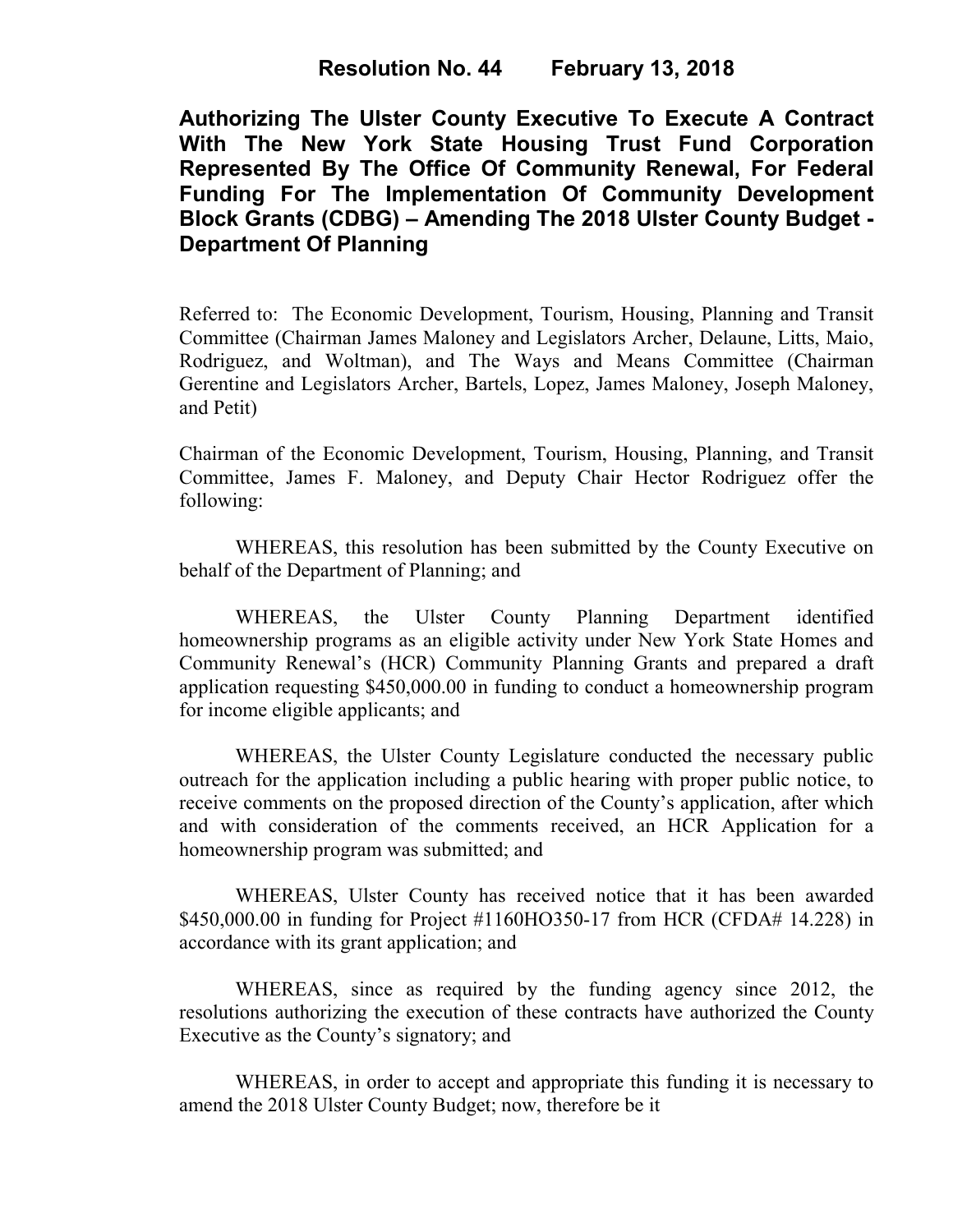### **- Page 2 -**

# **Resolution No. 44 February 13, 2018**

**Authorizing The Ulster County Executive To Execute A Contract With The New York State Housing Trust Fund Corporation Represented By The Office Of Community Renewal, For Federal Funding For The Implementation Of Community Development Block Grants (CDBG) – Amending The 2018 Ulster County Budget - Department Of Planning** 

RESOLVED, that the County Executive is hereby authorized to execute an agreement (NYS Contract #1160HO350-17) and any amendments thereto, with the New York State Housing Trust Fund Corporation, in the amount of \$450,000.00, in the form as filed with the Clerk of the Ulster County Legislature, or as modified with the approval of the County Attorney; and, be it further

RESOLVED, that the County Director of Planning is hereby authorized to act as certifying officer including the filing of any certifications necessary for the purposes of implementing this award; and, be it further

RESOLVED, that the 2018 Ulster County Budget is hereby amended as follows:

|                                        | <b>INCREASE</b>                                | <b>AMOUNT</b> |
|----------------------------------------|------------------------------------------------|---------------|
| BB.8668.3751-4600.4660<br>$(Appr. \#)$ | Misc. Contractual Expense, Other               | \$450,000.00  |
| BB.8668.3751-3400.4989<br>(Rev. #)     | FA, Other Homes $&$ Comm. Svces. $$450,000.00$ |               |

and move its adoption.

#### ADOPTED BY THE FOLLOWING VOTE:

AYES: 22 NOES: 0 (Absent: Legislator Collins)

Passed Committee: Economic Development, Tourism, Housing, Planning, and Transit on January 31, 2018

Passed Committee: Ways and Means on February 6, 2018